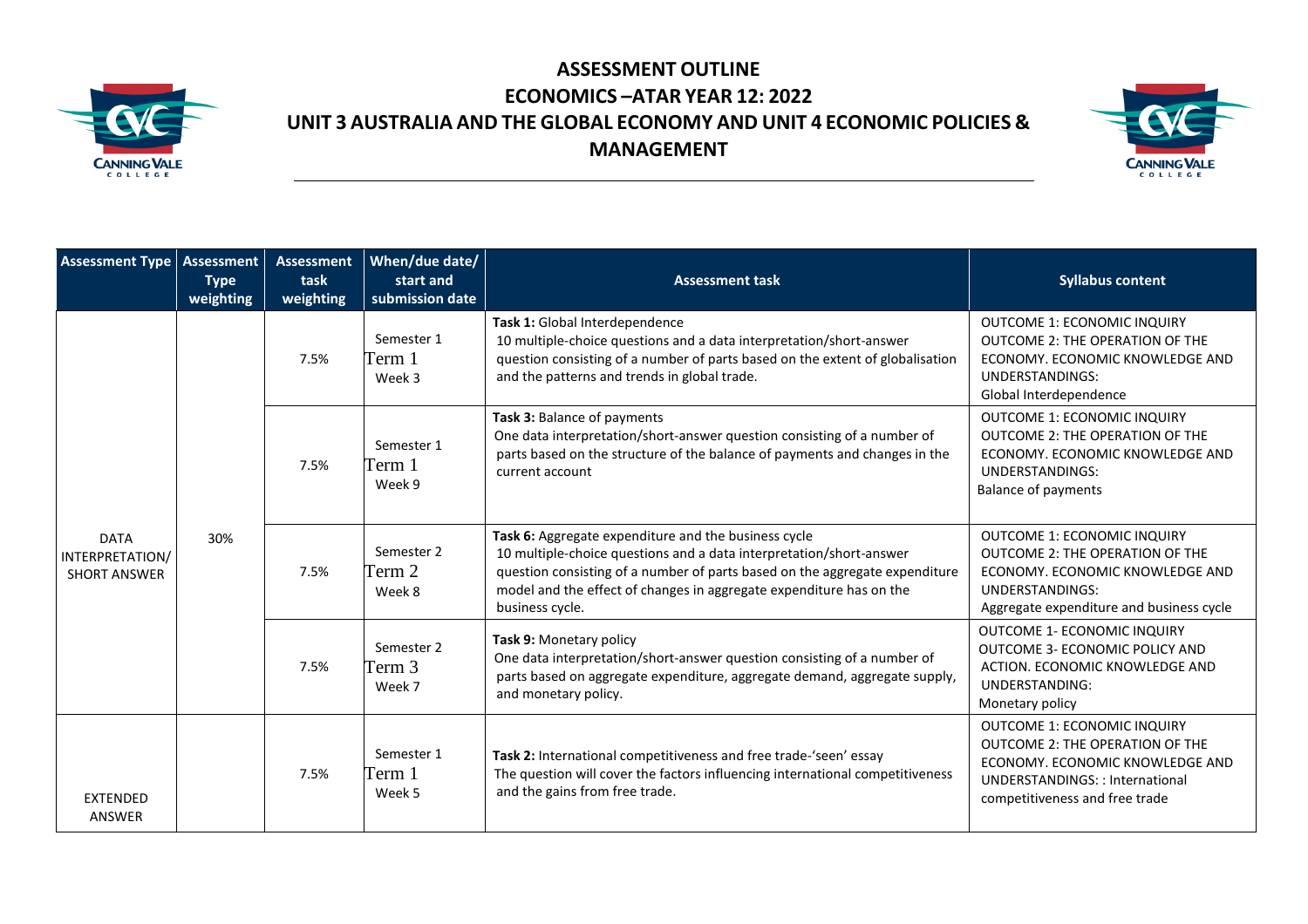

## **ASSESSMENT OUTLINE ECONOMICS –ATAR YEAR 12: 2022 UNIT 3 AUSTRALIA AND THE GLOBAL ECONOMY AND UNIT 4 ECONOMIC POLICIES & MANAGEMENT**



|  |                    | 30% | 7.5% | Semester 2<br>Term 2<br>Week 2                          | Task 4: Exchange rates - essay<br>The question(s) will cover the determination of the exchange rate, and the<br>impact of changes in the exchange rate                                                                                                                                                                         | OUTCOME 1: ECONOMIC INQUIRY<br>OUTCOME 2: THE OPERATION OF THE<br>ECONOMY, ECONOMIC KNOWLEDGE AND<br><b>UNDERSTANDINGS:</b><br>Exchange rates                                                                                                                        |
|--|--------------------|-----|------|---------------------------------------------------------|--------------------------------------------------------------------------------------------------------------------------------------------------------------------------------------------------------------------------------------------------------------------------------------------------------------------------------|----------------------------------------------------------------------------------------------------------------------------------------------------------------------------------------------------------------------------------------------------------------------|
|  |                    |     | 7.5% | Semester 2<br>Term 2<br>Week 10                         | Task 7: Aggregate demand/Aggregate supply model & economic policy<br>objectives-essay<br>The question(s) will cover the economic policy objectives of the Australian<br>Government, and the way in which objectives may conflict or complement<br>with one another                                                             | OUTCOME 1- ECONOMIC INQUIRY<br>OUTCOME 3- ECONOMIC POLICY AND<br>ACTION. ECONOMIC KNOWLEDGE AND<br><b>UNDERSTANDING: Aggregate</b><br>demand/Aggregate supply model &<br>economic policy objectives                                                                  |
|  |                    |     | 7.5% | Semester 2<br>Term 3<br>Issue: Week 2<br>Submit: Week 3 | Task 8: Budget Investigation(fiscal policy)<br>A federal budget investigation consisting of a number of parts based on<br>budgets, discretionary and automatic stabilisers, fiscal policy stances, and<br>the strengths and weaknesses of fiscal policy.                                                                       | <b>OUTCOME 1- ECONOMIC INQUIRY</b><br>OUTCOME 3- ECONOMIC POLICY AND<br>ACTION. ECONOMIC KNOWLEDGE AND<br><b>UNDERSTANDING:</b><br><b>Budget Investigation(fiscal policy)</b>                                                                                        |
|  |                    |     | 15%  | Semester 1<br>Term <sub>2</sub><br>Week 5               | Task 5: Semester 1 Examination $-3$ hours using the examination design brief<br>from the ATAR Year 12 syllabus<br>Section One: 24 multiple-choice questions (24%)<br>Section Two: three data interpretation/short-answer questions (36%)<br>Section Three: two essay/extended-answer questions from a choice of four<br>(40%)  | OUTCOME 1: ECONOMIC INQUIRY<br><b>OUTCOME 2: THE OPERATION OF THE</b><br>ECONOMY. OUTCOME 3- ECONOMIC<br>POLICY AND ACTION. ECONOMIC<br>KNOWLEDGE AND UNDERSTANDING:<br>Unit 3- Australia and the Global Economy                                                     |
|  | <b>EXAMINATION</b> | 40% | 25%  | Semester 2<br>Term 3 - Week 10                          | Task 10: Semester 2 Examination $-3$ hours using the examination design brief<br>from the ATAR Year 12 syllabus<br>Section One: 24 multiple-choice questions (24%)<br>Section Two: three data interpretation/short-answer questions (36%)<br>Section Three: two essay/extended-answer questions from a choice of four<br>(40%) | OUTCOME 1: ECONOMIC INQUIRY<br><b>OUTCOME 2: THE OPERATION OF THE</b><br>ECONOMY. OUTCOME 3- ECONOMIC<br>POLICY AND ACTION. ECONOMIC<br>KNOWLEDGE AND UNDERSTANDING:<br>Unit 3- Australia and the Global Economy<br>and Unit 4- Economic Policies and<br>Management. |